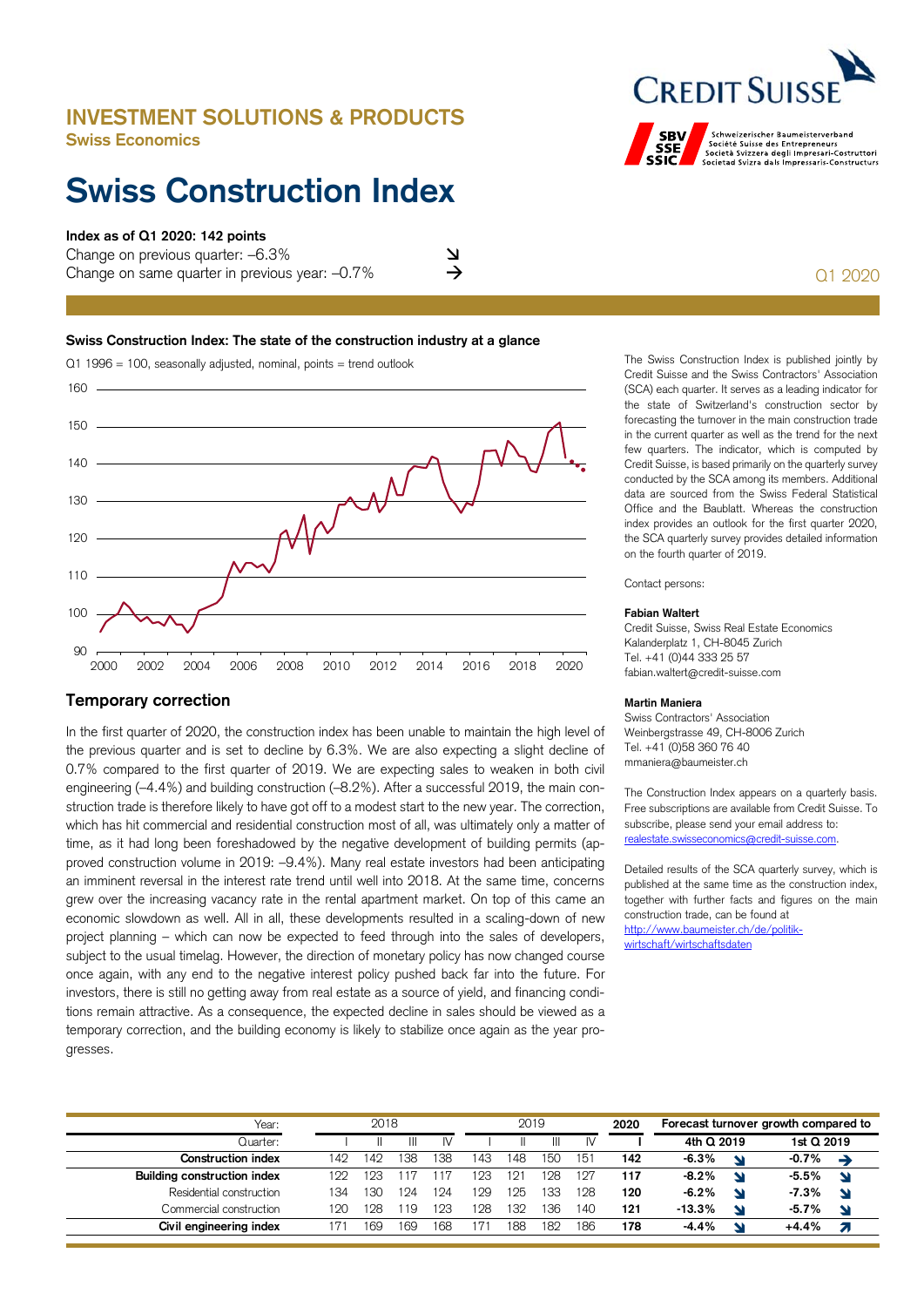## **Development of the sub-indicators**

**Building construction index** Q1 1996 = 100, seasonally adjusted, nominal, points = trend outlook



## **Peak passed for now**

At the start of the year, the civil engineering index is set to record an 8.2% decline compared to the previous quarter. At 5.5%, the smallest decline is evident in public sector construction, whereas residential construction should decline by 6.2% and commercial construction by as much as 13.3%. The correction in the commercial construction segment was to be expected sooner or later. Planning applications for office space have been in decline for three years now, and demand for retail space is being squeezed by digitalization. That sales development should only now be showing the first signs of a correction is likely to be attributable to two factors in particular. Firstly, sales have been supported by various major projects such as "The Circle" at Zurich airport and the Roche Tower 2 in Basel. Secondly, a number of major projects have also been implemented in the manufacturing sector, such as Biogen in Luterbach just outside Solothurn (investment volume: CHF 1.5 bn) and CSL Behring in Lengnau (between Biel and Solothurn, CHF 1 bn). A significant proportion of these projects is now relatively close to completion. At the same time, the slowdown of the economy is reining in corporate investment appetite.



Seasonally-adjusted civil engineering sales are likely to record a decline in the first quarter of 2020 (–4.4%) compared to the previous quarter. The short-term development of the civil engineering economy remains highly volatile and influenced by a small number of large projects. Construction delays, e.g. as a result of objections or extended political decision-making processes, reduce the predictability of turnover development going forward. However, we are not anticipating any lasting trend reversal here. There is a high order backlog in public civil engineering, which is likely to develop in a comparatively robust way despite the weakening of the economy. By contrast, private civil engineering can be expected to feel the pinch from the rather lower demand coming from the commercial and residential construction side over the next few quarters.





 $Q1 1999 = 100$ , points = trend outlook  $150$ 



## **Prices edging up in building construction and civil engineering**

Adjusting the construction index to take account of inflation in construction prices recorded since 1999 (Swiss Federal Statistical Office) neutralizes trends attributable to price-related turnover increases. Construction prices are extending their mild uptrend with an expected +0.5% year-on-year increase. Civil engineering companies have been able to raise prices rather more strongly (+0.7%). Overall, the deviation between real and nominal index movements remains manageable. The Swiss franc, which has appreciated sharply against the euro once again over the last few months, and the slight slowdown in the construction economy should mean only minimal price growth over the next few quarters.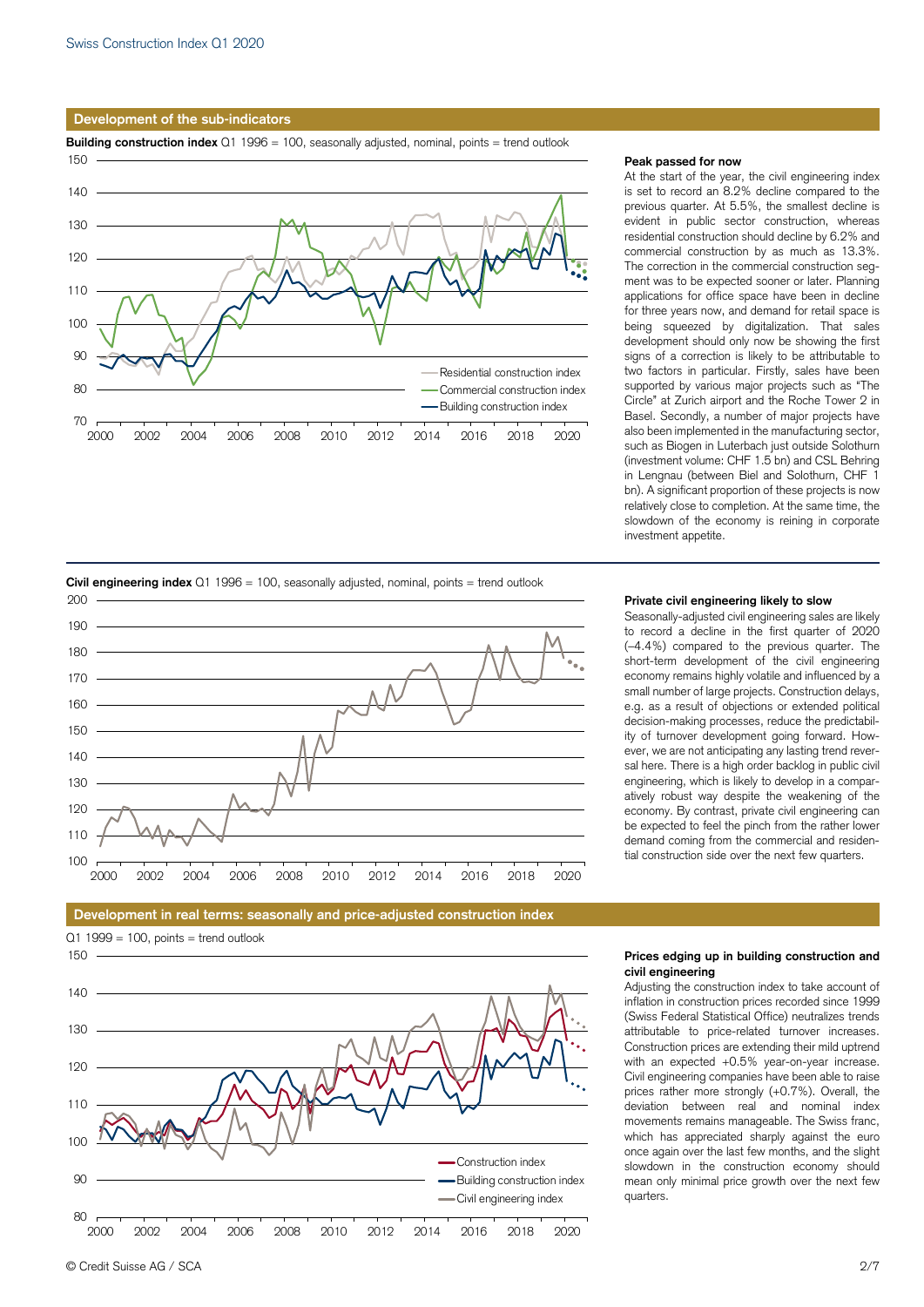## **Construction index year-on-year**

**Construction index,** seasonally adjusted, growth rates versus same quarter in previous year



## **Sluggish start to 2020**

The construction index is set to fall sharply in the first quarter of 2020, taking it back toward the level of the prior-year quarter (–0.7%). While the civil engineering index remains 4.4% above the prioryear equivalent, building construction turnover is unlikely to maintain the high level of 2019 (–5.5%). This has long been presaged by the volume of construction projects gaining approval, which recorded a year-on-year decline of 9.4% in 2019. Together with the recent weakening of the economy, this can be expected to hold back construction sales over the next few quarters. At the same time, in the absence of any negative economic surprises, persistently low interest rates should prevent any lasting downturn of the construction economy. The first positive signals can already be discerned on the building applications front. For example, the total volume of submitted planning applications from construction projects declined by just 1% in 2019 (previous year: –6.2%) and in the second half of 2019 more rental apartments were approved than in the equivalent period of the previous year.



## **Building construction index,** seasonally adjusted, growth rates versus same quarter in previous year

## **Situation in the finishing industry**

**Finishing industry and building construction index:** Q1 1996 = 100, seasonally adjusted, nominal; growth rates versus year-ago quarter



**Robust sales development**  The finishing index estimates turnover in the finishing industry in the current quarter and lags the building construction index by two to four quarters. In the first quarter of 2020, the finishing industry index is 2.6% above the prior-quarter level and 5.5% higher than the prior-year level. In other words, the finishing industry continues to benefit from the strong construction economy of the previous year. The recent slowdown is not expected to reach the finishing industry until the second half of the year at the earliest. As the themes of energy-related improvements and greater density of urban living are a rising political priority, longer-term growth potential exists above all in the areas of improving the energy footprint of buildings and finishing/additional floors/replacement newbuilds.

### **Public sector construction a source of support**

In a year-on-year comparison, the building construction segment is set to record negative growth of 5.5% in the first quarter of 2020. Sales of the prior-year quarter are unlikely to be reached in either residential construction (–7.3%) or commercial construction (–5.7%). On the other hand, public sector construction is expected to buck this trend (+4.6%). Indeed, the public sector should account for some 13% of construction sales in the first quarter of 2020, a level not seen for more than 20 years. The largest construction projects at the moment include hospital projects such as the University Children's Hospital Zurich (planned investment volume: CHF 625 mn), the cantonal hospitals of St. Gallen and Aarau (CHF 600 mn each) and additional infrastructure projects such as the Zurich Police and Judiciary Center (CHF 570 mn).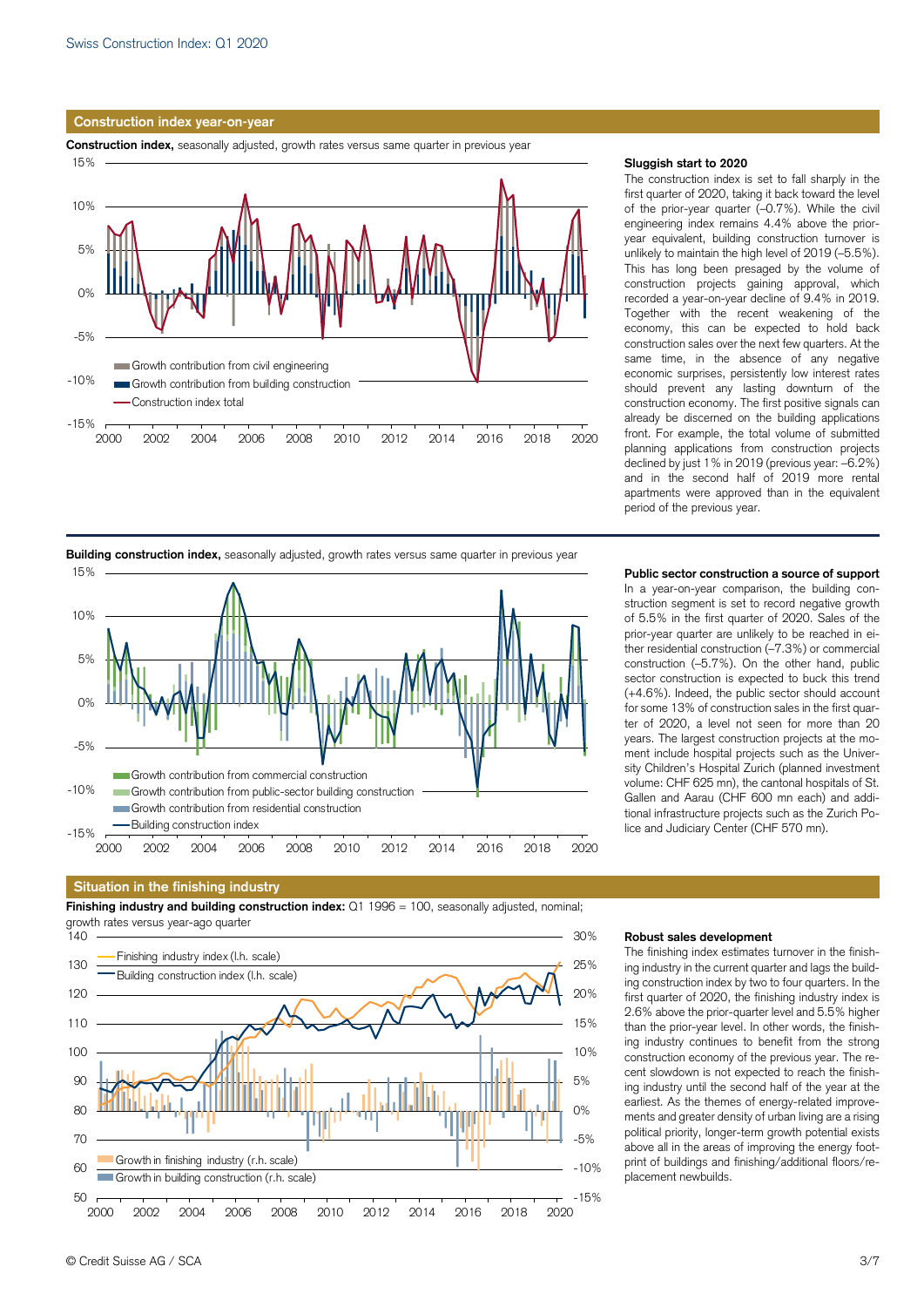

**Applications for new-build projects**: deviation in the volume of planning applications submitted in last 6 months from 10-year average, by economic region\*



### **Focus of new-build projects**

The investment volume of building permit applications indicates regional demand for construction services. In the economic regions marked in red, plans for new-build projects exceed the average for the last ten years; in the regions marked in blue, planning is below this average. With a volume of CHF 17.0 bn, projected activity across Switzerland over the last six months has declined, and is now 7.6% below the 10-year average. 14% of the planned volume relates to just two out of the total 110 economic regions: Zurich city and Geneva, where a number of large-scale projects are scheduled to be realized over the coming years. Below-average projected activity is apparent in 73 of the 110 economic regions. These include large parts of the Alpine region and north-eastern Switzerland, as well as the Bern-Aarau axis and the Jura arc. A slowdown in the medium term also looks likely in a number of regions currently exhibiting high construction activity, such as Ticino and Canton Fribourg.

**Applications for refurbishment projects:** deviation in the volume of planning applications submitted in last 6 months from 10-year average, by economic region\*



## **Focus of refurbishment work**

The volume of submitted refurbishment applications amounted to CHF 4.8 bn in the second half of 2019, which is 19.2% below the 10-year average. Above-average momentum is still evident in 27 more rural regions – predominantly in the cantons of Ticino, Graubünden, St. Gallen, and Neuchâtel. However, projected refurbishment volumes, which reached a record high in 2018, have fallen sharply in the majority of Switzerland's economic regions. Measures to encourage energy-based renovations as part of the Confederation's Energy Strategy 2050 are likely to remain a source of support. Ever since January 1, 2020, property owners who are planning an energy-related renovation can benefit from changes to direct federal tax. The deductions for such measures can now be spread over up to three tax years, even if the corresponding work is only undertaken and billed in a single year. This has the effect of reducing the tax burden more than previously due to the progressive tax bands. It is therefore conceivable that a number of property owners will have postponed their planned renovations in order to benefit from this additional tax relief. By contrast, renovation work is under threat of becoming more expensive due to the considerable restriction of deductions set to be implemented as part of the abolition of imputed value taxation. That said, this kind of system change is highly unlikely to be implemented before 2023, and the prospects of the reform's success remain unclear.

\*Credit Suisse has defined these economic regions on the basis of the Mobilité Spatiale regions used by the Swiss Federal Statistical Office. Political borders play less of a role in the definitions than<br>economic phenomena, geographical and economic phenomena, geographical and demographic features, and mobility patterns. Consequently, some of these economic regions straddle cantonal borders.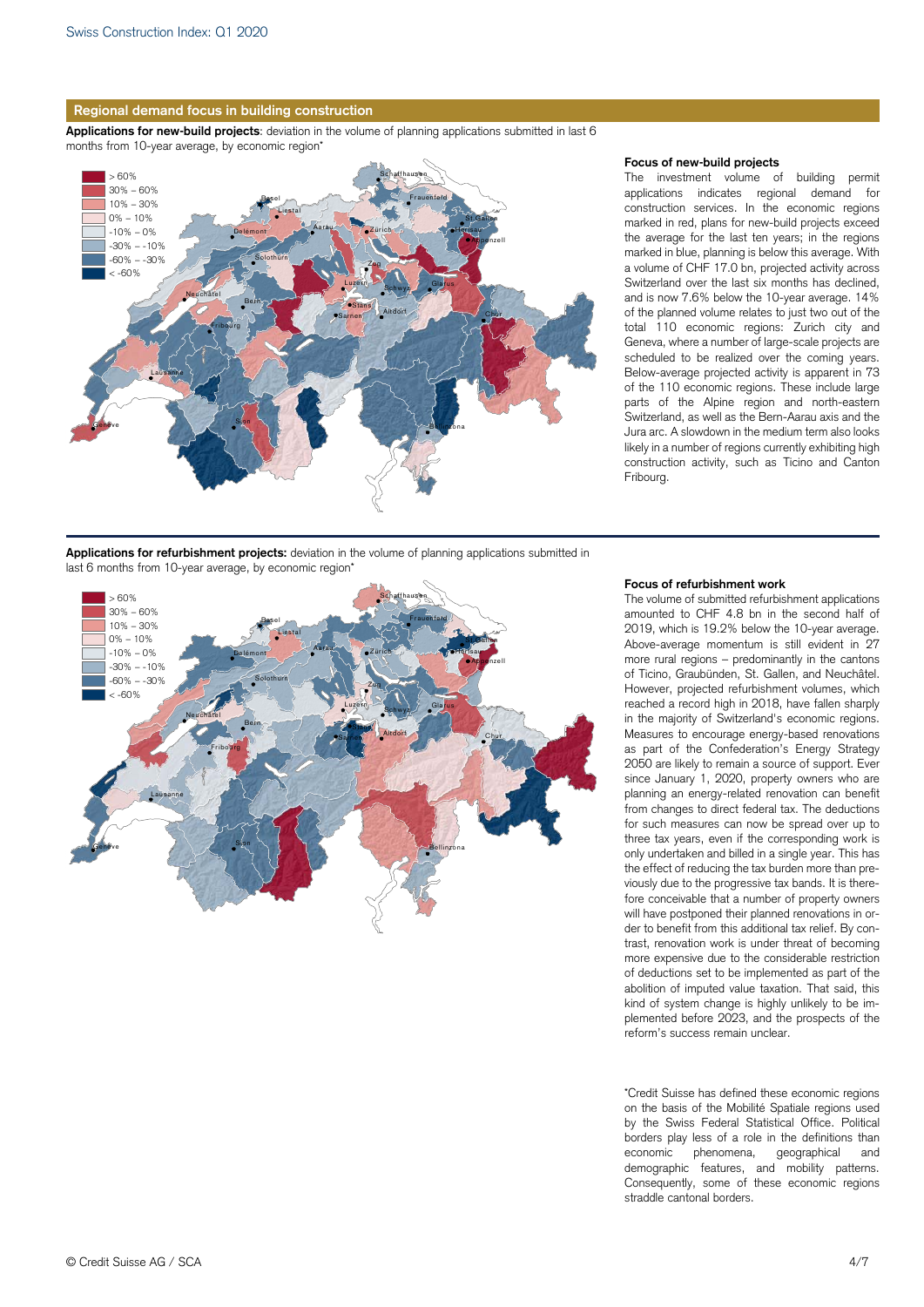## **Important Information**

This report represents the views of the Investment Strategy Department of CS and has not been prepared in accordance with the legal requirements designed to promote the independence of investment research. It is not a product of the Credit Suisse Research Department even if it references published research recommendations. CS has policies in place to manage conflicts of interest including policies relating to dealing ahead of the dissemination of investment research. These policies do not apply to the views of Investment Strategists contained in this report.

## **Risk warning**

Every investment involves risk, especially with regard to fluctuations in value and return. If an investment is denominated in a currency other than your base currency, changes in the rate of exchange may have an adverse effect on value, price or income.

For a discussion of the risks of investing in the securities mentioned in this document, please refer to the following Internet link: https://investment.credit-suisse.com/gr/riskdisclosure/

This document may include information on investments that involve special risks. You should seek the advice of your independent financial advisor prior to taking any investment decisions based on this document or for any necessary explanation of its contents. Further information is also available in the information brochure "Special Risks in Securities Trading" available from the Swiss Bankers Association.

**Past performance is not an indicator of future performance. Performance can be affected by commissions, fees or other charges as well as exchange rate fluctuations.** 

## **Financial market risks**

Historical returns and financial market scenarios are no reliable indicators of future performance. The price and value of investments mentioned and any income that might accrue could fall or rise or fluctuate. Past performance is not a guide to future performance. If an investment is denominated in a currency other than your base currency, changes in the rate of exchange may have an adverse effect on value, price or income. You should consult with such advisor(s) as you consider necessary to assist you in making these determinations.

Investments may have no public market or only a restricted secondary market. Where a secondary market exists, it is not possible to predict the price at which investments will trade in the market or whether such market will be liquid or illiquid.

## **Emerging markets**

Where this document relates to emerging markets, you should be aware that there are uncertainties and risks associated with investments and transactions in various types of investments of, or related or linked to, issuers and obligors incorporated, based or principally engaged in business in emerging markets countries. Investments related to emerging markets countries may be considered speculative, and their prices will be much more volatile than those in the more developed countries of the world. Investments in emerging markets investments should be made only by sophisticated investors or experienced professionals who have independent knowledge of the relevant markets, are able to consider and weigh the various risks presented by such investments, and have the financial resources necessary to bear the substantial risk of loss of investment in such investments. It is your responsibility to manage the risks which arise as a result of investing in emerging markets investments and the allocation of assets in your portfolio. You should seek advice from your own advisers with regard to the various risks and factors to be considered when investing in an emerging markets investment.

## **Alternative investments**

Hedge funds are not subject to the numerous investor protection regulations that apply to regulated authorized collective investments and hedge fund managers are largely unregulated. Hedge funds are not limited to any particular investment discipline or trading strategy, and seek to profit in all kinds of markets by using leverage, derivatives, and complex speculative investment strategies that may increase the risk of investment loss.

Commodity transactions carry a high degree of risk, including the loss of the entire investment, and may not be suitable for many private investors. The performance of such investments depends on unpredictable factors such as natural catastrophes, climate influences, hauling capacities, political unrest, seasonal fluctuations and strong influences of rolling-forward, particularly in futures and indices.

Investors in real estate are exposed to liquidity, foreign currency and other risks, including cyclical risk, rental and local market risk as well as environmental risk, and changes to the legal situation.

## **Interest rate and credit risks**

The retention of value of a bond is dependent on the creditworthiness of the Issuer and/or Guarantor (as applicable), which may change over the term of the bond. In the event of default by the Issuer and/or Guarantor of the bond, the bond or any income derived from it is not guaranteed and you may get back none of, or less than, what was originally invested.

## **Investment Strategy Department**

Investment Strategists are responsible for multi-asset class strategy formation and subsequent implementation in CS's discretionary and advisory businesses. If shown, Model Portfolios are provided for illustrative purposes only. Your asset allocation, portfolio weightings and performance may look significantly different based on your particular circumstances and risk tolerance. Opinions and views of Investment Strategists may be different from those expressed by other Departments at CS. Investment Strategist views may change at any time without notice and with no obligation to update. CS is under no obligation to ensure that such updates are brought to your attention.

From time to time, Investment Strategists may reference previously published Research articles, including recommendations and rating changes collated in the form of lists. The recommendations contained herein are extracts and/or references to previously published recommendations by Credit Suisse Research. For equities, this relates to the respective Company Note or Company Summary of the issuer. Recommendations for bonds can be found within the respective Research Alert (bonds) publication or Institutional Research Flash/Alert – Credit Update Switzerland. These items are available on request or from https://investment.credit-suisse.com. Disclosures are available from www.credit-suisse.com/disclosure.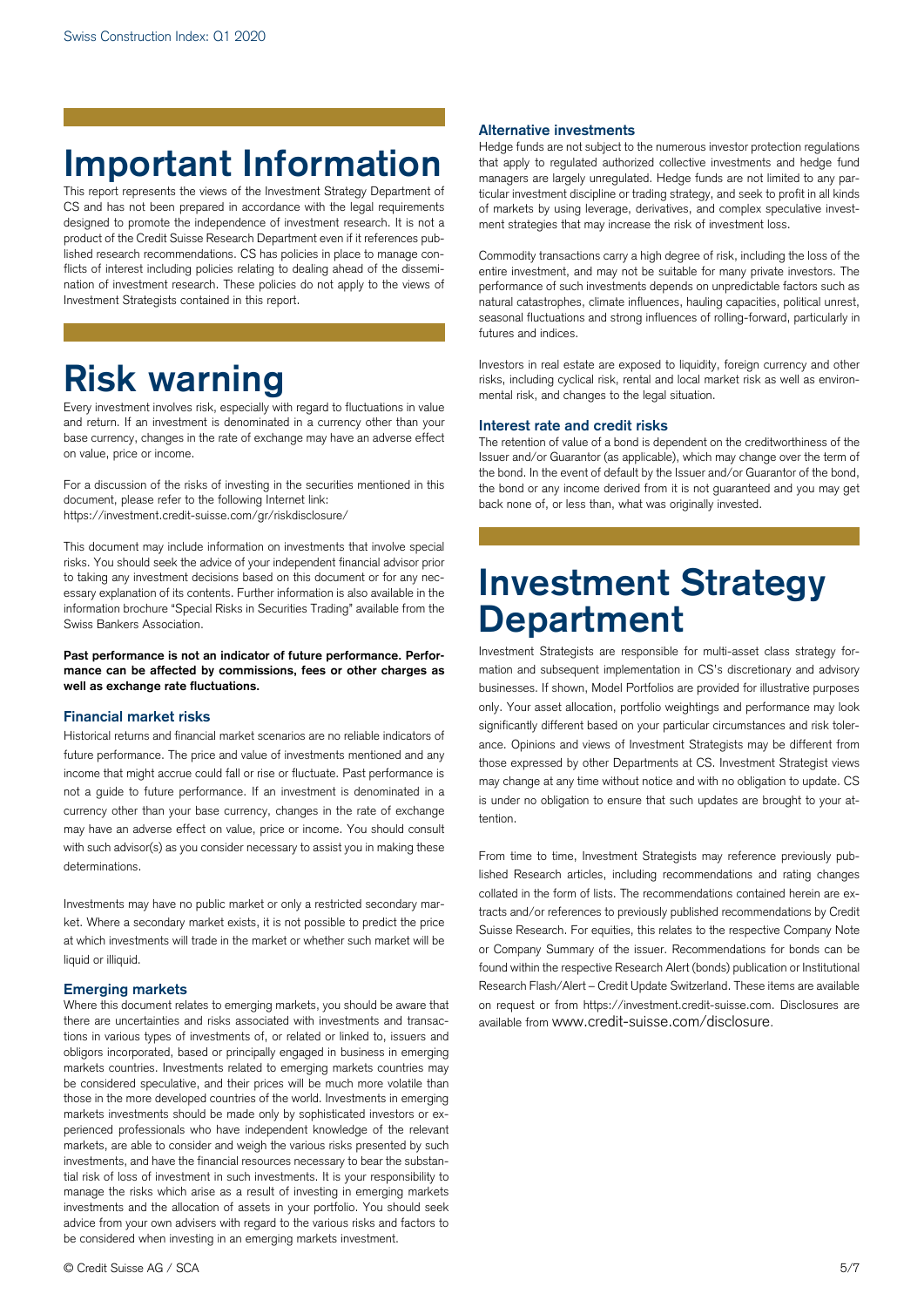## **Global disclaimer / important information**

This document is not directed to, or intended for distribution to or use by, any person or entity who is a citizen or resident of or located in any locality, state, country or other jurisdiction where such distribution, publication, availability or use would be contrary to law or regulation or which would subject CS to any registration or licensing requirement within such jurisdiction.

References in this document to CS include Credit Suisse AG, the Swiss bank, its subsidiaries and affiliates. For more information on our structure, please use the following link: http://www.credit-suisse.com

© Credit Suisse AG / SCA 6/7 **NO DISTRIBUTION, SOLICITATION, OR ADVICE:** This document is provided for information and illustrative purposes and is intended for your use only. It is not a solicitation, offer or recommendation to buy or sell any security or other financial instrument. Any information including facts, opinions or quotations, may be condensed or summarized and is expressed as of the date of writing. The information contained in this document has been provided as a general market commentary only and does not constitute any form of regulated financial advice, legal, tax or other regulated service. It does not take into account the financial objectives, situation or needs of any persons, which are necessary considerations before making any investment decision. You should seek the advice of your independent financial advisor prior to taking any investment decisions based on this document or for any necessary explanation of its contents. This document is intended only to provide observations and views of CS at the date of writing, regardless of the date on which you receive or access the information. Observations and views contained in this document may be different from those expressed by other Departments at CS and may change at any time without notice and with no obligation to update. CS is under no obligation to ensure that such updates are brought to your attention. **FORECASTS & ESTIMATES:** Past performance should not be taken as an indication or guarantee of future performance, and no representation or warranty, express or implied, is made regarding future performance. To the extent that this document contains statements about future performance, such statements are forward looking and subject to a number of risks and uncertainties. Unless indicated to the contrary, all figures are unaudited. All valuations mentioned herein are subject to CS valuation policies and procedures. **CONFLICTS:** CS reserves the right to remedy any errors that may be present in this document. CS, its affiliates and/or their employees may have a position or holding, or other material interest or effect transactions in any securities mentioned or options thereon, or other investments related thereto and from time to time may add to or dispose of such investments. CS may be providing, or have provided within the previous 12 months, significant advice or investment services in relation to the investments listed in this document or a related investment to any company or issuer mentioned. Some investments referred to in this document will be offered by a single entity or an associate of CS or CS may be the only market maker in such investments. CS is involved in many businesses that relate to companies mentioned in this document. These businesses include specialized trading, risk arbitrage, market making, and other proprietary trading. **TAX:** Nothing in this document constitutes investment, legal, accounting or tax advice. CS does not advise on the tax consequences of investments and you are advised to contact an independent tax advisor. The levels and basis of taxation are dependent on individual circumstances and are subject to change. **SOURCES:** Information and opinions presented in this document have been obtained or derived from sources which in the opinion of CS are reliable, but CS makes no representation as to their accuracy or completeness. CS accepts no liability for a loss arising from the use of this document. **WEBSITES:** This document may provide the addresses of, or contain hyperlinks to, websites. Except to the extent to which the document refers to website material of CS, CS has not reviewed the linked site and takes no responsibility for the content contained therein. Such address or hyperlink (including addresses or hyperlinks to CS's own website material) is provided solely for your convenience and information and the content of the linked site does not in any way form part of this document. Accessing such website or following such link through this document or CS's website shall be at your own risk. **DATA PRIVACY:** Your Personal Data will be processed in accordance with the Credit Suisse privacy statement accessible at your domicile through the official Credit Suisse

website https://www.credit-suisse.com. In order to provide you with marketing materials concerning our products and services, Credit Suisse Group AG and its subsidiaries may process your basic Personal Data (i.e. contact details such as name, e-mail address) until you notify us that you no longer wish to receive them. You can opt-out from receiving these materials at any time by informing your Relationship Manager.

## **Distributing entities**

Except as otherwise specified herein, this report is distributed by Credit Suisse AG, a Swiss bank, authorized and regulated by the Swiss Financial Market Supervisory Authority. Austria: This report is distributed by CREDIT SUISSE (LUXEMBOURG) S.A. Zweigniederlassung Österreich (the "Austria branch") which is a branch of CREDIT SUISSE (LUXEMBOURG) S.A., a duly authorized credit institution in the Grand Duchy of Luxembourg with registered address 5, rue Jean Monnet, L-2180 Luxembourg. The Austria branch is subject to the prudential supervision of the Luxembourg supervisory authority, the Commission de Surveillance du Secteur Financier (CSSF), 283, route d'Arlon, L-2991 Luxembourg, Grand Duchy of Luxembourg, as well as of the Austrian supervisory authority, the Financial Market Authority (FMA), Otto-Wagner Platz 5, A-1090 Vienna, Austria. **Bahrain:** This report is distributed by Credit Suisse AG, Bahrain Branch, authorized and regulated by the Central Bank of Bahrain (CBB) as an Investment Business Firm Category 2. Related financial services or products are only made available to professional clients and Accredited Investors, as defined by the CBB, and are not intended for any other persons. The Central Bank of Bahrain has not reviewed, nor has it approved, this document or the marketing of any investment vehicle referred to herein in the Kingdom of Bahrain and is not responsible for the performance of any such investment vehicle. Credit Suisse AG, Bahrain Branch, a branch of Credit Suisse AG, Zurich/Switzerland, is located at Level 21-22, East Tower, Bahrain World Trade Centre, Manama, Kingdom of Bahrain. **DIFC:** This information is being distributed by Credit Suisse AG (DIFC Branch). Credit Suisse AG (DIFC Branch) is licensed and regulated by the Dubai Financial Services Authority ("DFSA"). Related financial services or products are only made available to Professional Clients or Market Counterparties, as defined by the DFSA, and are not intended for any other persons. Credit Suisse AG (DIFC Branch) is located on Level 9 East, The Gate Building, DIFC, Dubai, United Arab Emirates. **France:** This report is distributed by Credit Suisse (Luxembourg) S.A. Succursale en France (the "France branch") which is a branch of Credit Suisse (Luxembourg) S.A., a duly authorized credit institution in the Grand Duchy of Luxembourg with registered address 5, rue Jean Monnet, L-2180 Luxembourg. The France branch is subject to the prudential supervision of the Luxembourg supervisory authority, the Commission de Surveillance du Secteur Financier (CSSF), and of the French supervisory authority, the Autorité de Contrôle Prudentiel et de Résolution (ACPR) and of the Autorité des Marchés Financiers. **Germany:** This report is distributed by Credit Suisse (Deutschland) Aktiengesellschaft regulated by the Bundesanstalt für Finanzdienstleistungsaufsicht ("BaFin"). **Guernsey:** This report is distributed by Credit Suisse AG Guernsey Branch, a branch of Credit Suisse AG (incorporated in the Canton of Zurich), with its place of business at Helvetia Court, Les Echelons, South Esplanade, St Peter Port, Guernsey. Credit Suisse AG Guernsey Branch is wholly owned by Credit Suisse AG and is regulated by the Guernsey Financial Services Commission. Copies of the latest audited accounts are available on request. **India:** This report is distributed by Credit Suisse Securities (India) Private Limited (CIN no. U67120MH1996PTC104392) regulated by the Securities and Exchange Board of India as Research Analyst (registration no. INH 000001030), as Portfolio Manager (registration no. INP000002478) and as Stock Broker (registration no. INZ000248233), having registered address at 9th Floor, Ceejay House, Dr. Annie Besant Road, Worli, Mumbai – 400 018, India, T- +91-22 6777 3777. **Italy:** This report is distributed in Italy by Credit Suisse (Italy) S.p.A., a bank incorporated and registered under Italian law subject to the supervision and control of Banca d'Italia and CONSOB. Lebanon: This report is distributed by Credit Suisse (Lebanon) Finance SAL ("CSLF"), a financial institution incorporated in Lebanon and regulated by the Central Bank of Lebanon ("CBL") with a financial institution license number 42. Credit Suisse (Lebanon) Finance SAL is subject to the CBL's laws and regulations as well as the laws and decisions of the Capital Markets Authority of Lebanon ("CMA"). CSLF is a subsidiary of Credit Suisse AG and part of the Credit Suisse Group (CS). The CMA does not accept any responsibility for the content of the information included in this report, including the accuracy or completeness of such information. The liability for the content of this report lies with the issuer, its directors and other persons, such as experts, whose opinions are included in the report with their consent. The CMA has